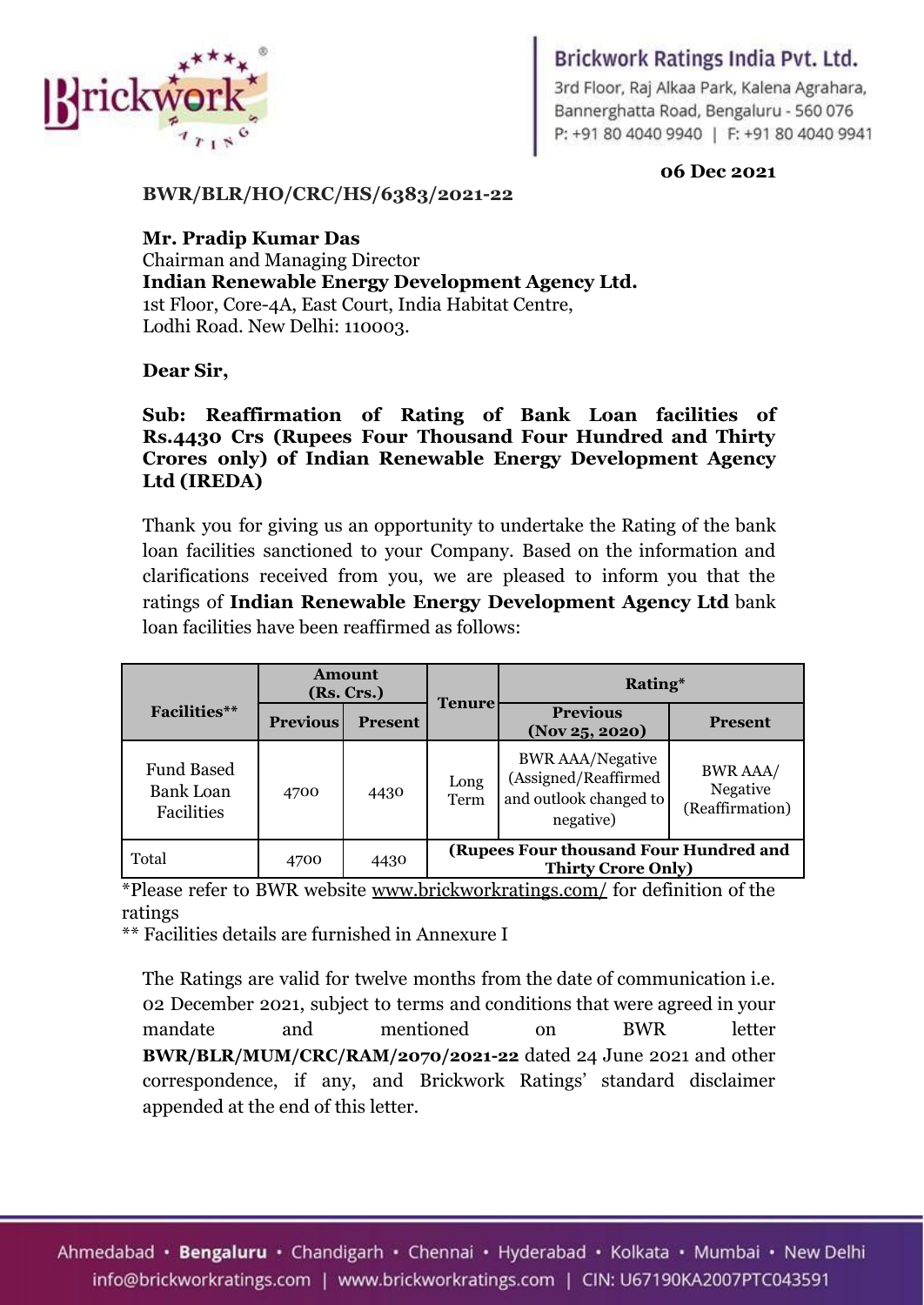

**Brickwork Ratings India Pvt. Ltd.**<br>3rd Floor, Raj Alkaa Park, Kalena Agrahara,<br>Bannerghatta Road, Bengaluru - 560 076<br>P: +91 80 4040 9940 | F: +91 80 4040 9941

Brickwork would conduct surveillance periodically. Please note that Brickwork Ratings would need to be kept informed of any significant information/ development that may affect your Company's finances/ performance without any delay.

You are also requested to submit a No Default Statement [NDS] on a monthly basis. Non submission of NDS on a monthly basis will result in publishing your company's / entity's name on our website under "NDS not submitted".

Please acknowledge.

Best Regards,

**Hemant Sagare Associate Director - Ratings**

Note: Rating Rationale of all accepted Ratings are published on Brickwork Ratings website. Interested persons are well advised to refer to our website [www.brickworkratings.com](http://www.brickworkratings.com), If they are unable to view the rationale, they are requested to inform us on [brickworkhelp@brickworkratings.com.](mailto:brickworkhelp@brickworkratings.com)

**Disclaimer:** Brickwork Ratings India Pvt. Ltd. (BWR), a Securities and Exchange Board of India [SEBI] registered Credit Rating Agency and accredited by the Reserve Bank of India [RBI], offers credit ratings of Bank Loan facilities, Non- convertible / convertible / partially convertible debentures and other capital market instruments and bonds, Commercial Paper, perpetual bonds, asset-backed and mortgage-backed securities, partial guarantees and other structured / credit enhanced debt instruments, Security Receipts, Securitization Products, Municipal Bonds, etc. [hereafter referred to as "Instruments"]. BWR also rates NGOs, Educational Institutions, Hospitals, Real Estate Developers, Urban Local Bodies and Municipal Corporations.

BWR wishes to inform all persons who may come across Rating Rationales and Rating Reports provided by BWR that the ratings assigned by BWR are based on information obtained from the issuer of the instrument and other reliable sources, which in BWR's best judgement are considered reliable. The Rating Rationale / Rating Report & other rating communications are intended for the jurisdiction of India only. The reports should not be the sole or primary basis for any investment decision within the meaning of any law or regulation (including the laws and regulations applicable in Europe and also the USA).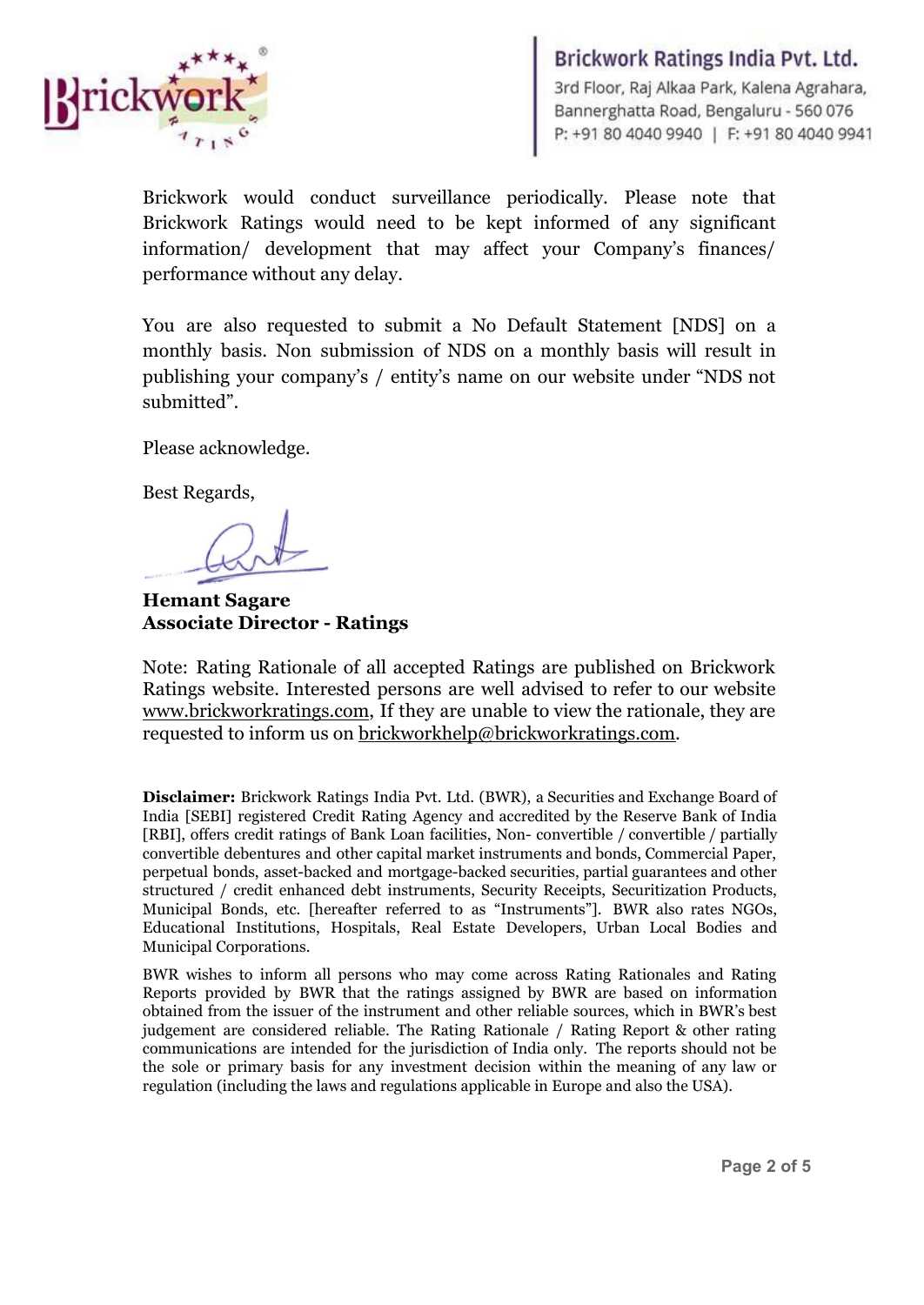

**Brickwork Ratings India Pvt. Ltd.**<br>3rd Floor, Raj Alkaa Park, Kalena Agrahara,<br>Bannerghatta Road, Bengaluru - 560 076<br>P: +91 80 4040 9940 | F: +91 80 4040 9941

BWR also wishes to inform that access or use of the said documents does not create a client relationship between the user and BWR.

The ratings assigned by BWR are only an expression of BWR's opinion on the entity/instrument and should not in any manner be construed as being a recommendation to either, purchase, hold or sell the instrument.

BWR also wishes to abundantly clarify that these ratings are not to be considered as an investment advice in any jurisdiction nor are they to be used as a basis for or as an alternative to independent financial advice and judgement obtained from the user's financial advisors. BWR shall not be liable to any losses incurred by the users of these Rating Rationales, Rating Reports or its contents. BWR reserves the right to vary, modify, suspend or withdraw the ratings at any time without assigning reasons for the same.

BWR's ratings reflect BWR's opinion on the day the ratings are published and are not reflective of factual circumstances that may have arisen on a later date. BWR is not obliged to update its opinion based on any public notification, in any form or format although BWR may disseminate its opinion and analysis when deemed fit.

Neither BWR nor its affiliates, third party providers, as well as the directors, officers, shareholders, employees or agents (collectively, "**BWR Party**") guarantee the accuracy, completeness or adequacy of the Ratings, and no BWR Party shall have any liability for any errors, omissions, or interruptions therein, regardless of the cause, or for the results obtained from the use of any part of the Rating Rationales or Rating Reports. Each BWR Party disclaims all express or implied warranties, including, but not limited to, any warranties of merchantability, suitability or fitness for a particular purpose or use. In no event shall any BWR Party be liable to any one for any direct, indirect, incidental, exemplary, compensatory, punitive, special or consequential damages, costs, expenses, legal fees, or losses (including, without limitation, lost income or lost profits and opportunity costs) in connection with any use of any part of the Rating Rationales and/or Rating Reports even if advised of the possibility of such damages. However, BWR or its associates may have other commercial transactions with the company/entity. BWR and its affiliates do not act as a fiduciary.

BWR keeps certain activities of its business units separate from each other in order to preserve the independence and objectivity of the respective activity. As a result, certain business units of BWR may have information that is not available to other BWR business units. BWR has established policies and procedures to maintain the confidentiality of certain non-public information received in connection with each analytical process.

BWR clarifies that it may have been paid a fee by the issuers or underwriters of the instruments, facilities, securities etc., or from obligors. BWR's public ratings and analysis are made available on its web site, [www.brickworkratings.com](http://www.brickworkratings.com/). More detailed information may be provided for a fee. BWR's rating criteria are also generally made available without charge on BWR's website.

This disclaimer forms an integral part of the Ratings Rationales / Rating Reports or other press releases, advisories, communications issued by BWR and circulation of the ratings without this disclaimer is prohibited.

BWR is bound by the Code of Conduct for Credit Rating Agencies issued by the Securities and Exchange Board of India and is governed by the applicable regulations issued by the Securities and Exchange Board of India as amended from time to time.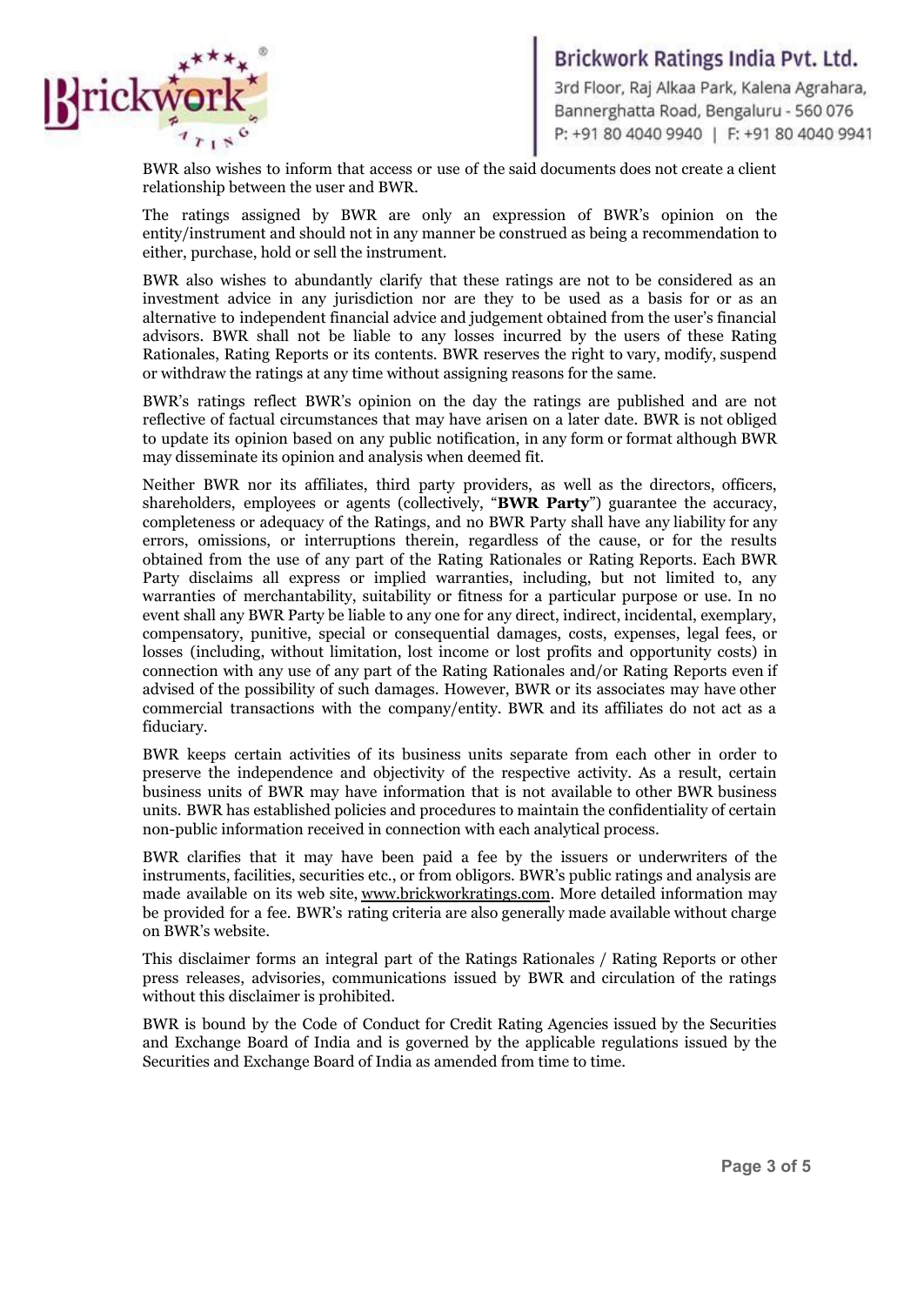

# Brickwork Ratings India Pvt. Ltd.

3rd Floor, Raj Alkaa Park, Kalena Agrahara, Bannerghatta Road, Bengaluru - 560 076 P: +91 80 4040 9940 | F: +91 80 4040 9941

# **Indian Renewable Energy Development Agency Ltd.**

| <b>Details of the Rated Facilities</b> |                                       |                   |             |            |  |  |  |  |
|----------------------------------------|---------------------------------------|-------------------|-------------|------------|--|--|--|--|
|                                        | Nature of<br><b>Facilities</b>        | (Rs.in Crs)       |             |            |  |  |  |  |
| Name of the Bank / Lender              | <b>FUND BASED</b>                     | <b>Sanctioned</b> | Outstanding | Undrawn    |  |  |  |  |
|                                        | <b>LIMITS</b>                         | Limits            | (31.10.21)  | (31.10.21) |  |  |  |  |
| State Bank of India                    | Term Loan                             | 1,000.00          | 550.00      | 0.00       |  |  |  |  |
| <b>State Bank of India</b>             | Term Loan                             | 1,000.00          | 12.00       | 0.00       |  |  |  |  |
| <b>Bank</b> of India                   | Term Loan                             | 1,000.00          | 842.99      | 157.01     |  |  |  |  |
| <b>SMBC</b> India                      | Short Term Loan/WCDL                  | 200.00            | 0.00        | 100.00     |  |  |  |  |
| <b>RBL</b> Bank                        | Short Term Loan/WCDL                  | 150.00            | 0.00        | 150.00     |  |  |  |  |
| Yes Bank                               | Short Term Loan/WCDL                  | 500.00            | 0.00        | 500.00     |  |  |  |  |
| <b>Bank of Baroda</b>                  | Short Term Loan/WCDL                  | 500.00            | 0.00        | 500.00     |  |  |  |  |
| <b>HDFC</b> Bank                       | Short Term Loan/WCDL                  | 80.00             | 0.00        | 80.00      |  |  |  |  |
|                                        | <b>NON FUND BASED</b>                 |                   |             |            |  |  |  |  |
|                                        | LC/BG                                 | N/A               | N/A         | N/A        |  |  |  |  |
|                                        | <b>Sub-Total</b>                      | 4430.00           |             |            |  |  |  |  |
|                                        | <b>Proposed Facilities</b>            |                   |             |            |  |  |  |  |
|                                        | Term Loans/<br><b>Working Capital</b> | 0.00              |             |            |  |  |  |  |
|                                        | Sub-Total                             | N/A               |             |            |  |  |  |  |
|                                        | LC/BG                                 | N/A               |             |            |  |  |  |  |
|                                        | Sub - Total                           | N/A               |             |            |  |  |  |  |
|                                        | <b>Total proposed</b><br>Limits       | 0.00              |             |            |  |  |  |  |
|                                        | <b>Grand Total</b>                    | 4430.00           | 1404.99     | 1487.01    |  |  |  |  |

**Annexure I**